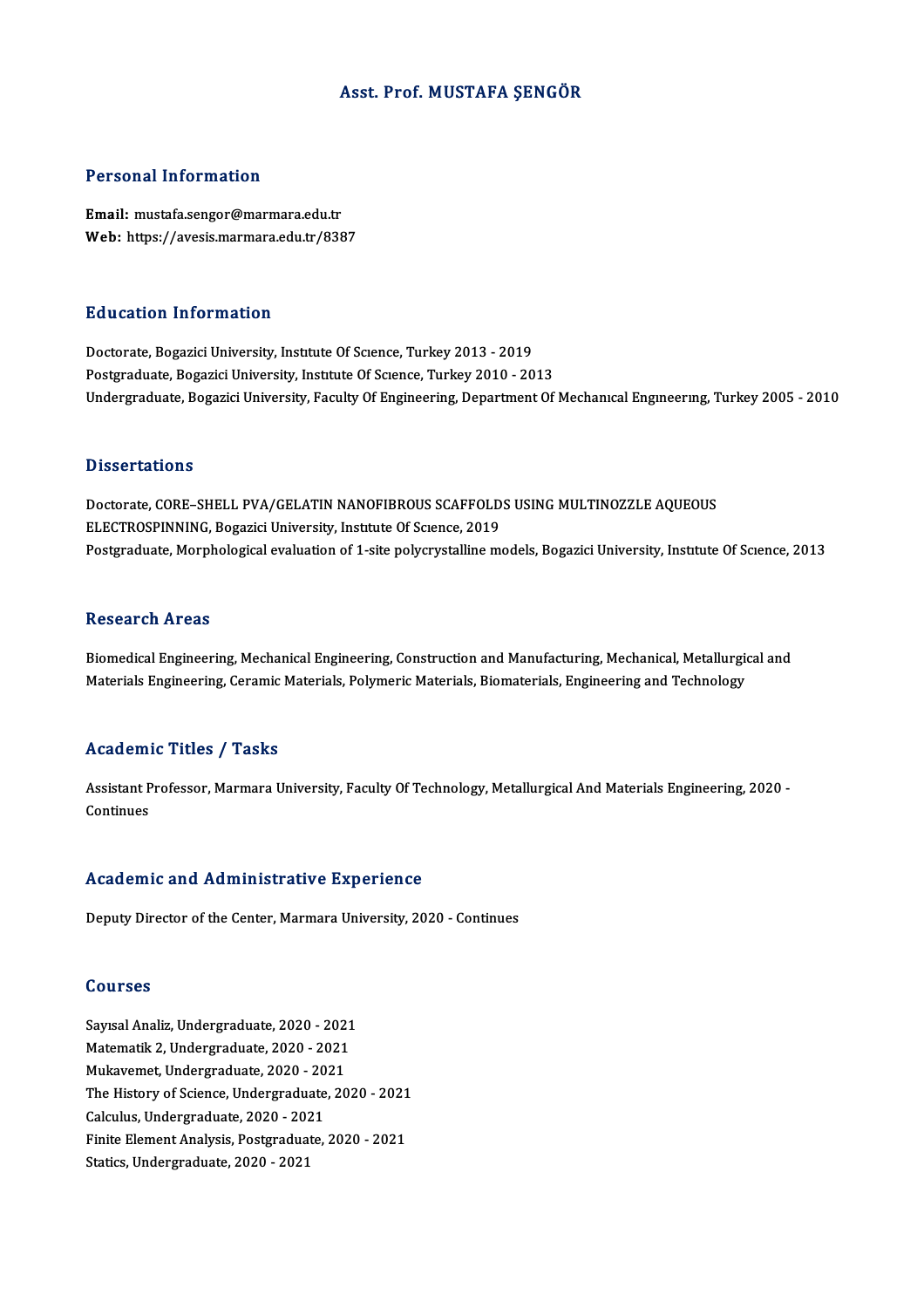### Articles Published in Journals That Entered SCI, SSCI and AHCI Indexes

- rticles Published in Journals That Entered SCI, SSCI and AHCI Indexes<br>I. Electrosprayed Collagen/Gentamicin nanoparticles coated microneedle patches for skin treatment<br>Muth M.E. Ulge S. SENCOR M. DAČLU AR S. Narayan B. CÜN MUTLUM.<br>Electrosprayed Collagen/Gentamicin nanoparticles coated mid<br>Mutlu M. E., Ulag S., ŞENGÖR M., DAĞLILAR S., Narayan R., GÜNDÜZ O.<br>MATERIALS LETTERS. vol 205, 2021 (Journal Indoved in SCI) Mutlu M. E. , Ulag S., ŞENGÖR M., DAĞLILAR S., Narayan R., GÜNDÜZ O.<br>MATERIALS LETTERS, vol.305, 2021 (Journal Indexed in SCI) Mutlu M. E. , Ulag S., ŞENGÖR M., DAĞLILAR S., Narayan R., GÜNDÜZ O.<br>MATERIALS LETTERS, vol.305, 2021 (Journal Indexed in SCI)<br>II. Recent developments and characterization techniques in 3D printing of corneal stroma tissue
- MATERIALS LETTERS, vol.305, 2021 (Journal Indexed in SCI)<br>Recent developments and characterization techniques in 3D printing of corneal stroma tis:<br>Ulag S., Uysal E., Bedir T., ŞENGÖR M., EKREN N., ÜSTÜNDAĞ C.B. , Midha S. Recent developments and characterization techniques in 3D printing of corneal stroma tissue Ulag S., Uysal E., Bedir T., ŞENGÖR M., EKREN N., ÜSTÜNDAĞ C. B. , Midha S., Kalaskar D. M. , GÜNDÜZ O.<br>POLYMERS FOR ADVANCED TECH Ulag S., Uysal E., Bedir T., ŞENGÖR M., EKREN N., ÜSTÜNDAĞ C. B., Midha S., Kalask<br>POLYMERS FOR ADVANCED TECHNOLOGIES, vol.32, no.8, pp.3287-3296, 2021 (Jo<br>III. Propolis-Based Nanofiber Patches to Repair Corneal Microbial
- POLYMERS FOR ADVANCED TECHNOLOGIES, vol.32, no.8, pp.3287-3296, 2021 (Journal Indexed in S<br>Propolis-Based Nanofiber Patches to Repair Corneal Microbial Keratitis<br>Ulag S., Ilhan E., Demirhan R., Sahin A., Yilmaz B., Aksu B. III. Propolis-Based Nanofiber Patches to Repair Corneal Microbial Keratitis<br>Ulag S., Ilhan E., Demirhan R., Sahin A., Yilmaz B., Aksu B., Sengor M., Ficai D., Titu A. M. , Ficai A., et al.<br>MOLECULES, vol.26, no.9, 2021 (Jo
- IV. Selenium and clarithromycin loaded PLA-GO composite wound dressings by electrospinning method MOLECULES, vol.26, no.9, 2021 (Journal Indexed in SCI)<br>Selenium and clarithromycin loaded PLA-GO composite wound dressings by electrospinning meth<br>Ciftci F., Ayan S., DUYGULU N., Yilmazer Y., Karavelioglu Z., Vehapi M., ÇA **Selenium and cla<br>Ciftci F., Ayan S., D<br>ÖZÇİMEN D., et al.**<br>INTERNATIONAL Ciftci F., Ayan S., DUYGULU N., Yilmazer Y., Karavelioglu Z., Vehapi M., ÇAKIR KOÇ R., ŞENGÖR M., YILMAZER H.,<br>ÖZÇİMEN D., et al.<br>INTERNATIONAL JOURNAL OF POLYMERIC MATERIALS AND POLYMERIC BIOMATERIALS, 2021 (Journal Index

ÖZÇİMI<br>INTERN<br>in SCI)<br>Fabric INTERNATIONAL JOURNAL OF POLYMERIC MATERIALS AND POLYMERIC BIOMATERIALS, 2021 (Journal<br>in SCI)<br>V. Fabrication of tissue-engineered tympanic membrane patches using 3D-Printing technology<br><sup>ilhan E.</sup> <sup>Ulag S.</sup> Sabin A. Vilma

- in SCI)<br>Fabrication of tissue-engineered tympanic membrane patches using 3D-Printing technolo<br>İlhan E., Ulag S., Sahin A., Yilmaz B., Ekren N., Kılıç O., Şengör M., Kalaskar D. M. , Oktar F. N. , Gündüz O<br>JOUPNAL OF THE ME İlhan E., Ulag S., Sahin A., Yilmaz B., Ekren N., Kılıç O., Şengör M., Kalaskar D. M. , Oktar F. N. , Gündüz O<br>JOURNAL OF THE MECHANICAL BEHAVIOR OF BIOMEDICAL MATERIALS, vol.114, 2021 (Journal Indexed in SCI) ilhan E., Ulag S., Sahin A., Yilmaz B., Ekren N., Kılıç O., Şengör M., Kalaskar D. M. , Oktar F. N. , Gündüz O.<br>JOURNAL OF THE MECHANICAL BEHAVIOR OF BIOMEDICAL MATERIALS, vol.114, 2021 (Journal Indexed in SCI)<br>VI. Coaxial
- **JOURNAL OF THE MECHANICAL<br>Coaxial and emulsion electron<br>wound healing applications** Coaxial and emulsion electrospinning of extracted hyaluronic acid and keratin based nanofiber:<br>wound healing applications<br>Su S., Bedir T., Kalkandelen C., Basar A. O. , TÜRKOĞLU ŞAŞMAZEL H., Ustundag C. B. , ŞENGÖR M., GÜN wound healing applications<br>Su S., Bedir T., Kalkandelen C., Basar A. O. , TÜRKOĞLU ŞAŞMAZEL H., Ustundag C. B. , ŞENGÖR M., GÜNDÜZ O.

European Polymer Journal, vol.142, 2021 (Journal Indexed in SCI Expanded)

VII. 3D printing of PVA/hexagonal boron nitride/bacterial cellulose composite scaffolds for bone tissue<br>engineering 3D printing of PVA/hexagonal boron nitride/bacterial cellulose composite scaffolds for bone tissue<br>engineering<br>Aki D., Ulag S., ÜNAL S., ŞENGÖR M., EKREN N., Lin C., YILMAZER H., ÜSTÜNDAĞ C. B. , Kalaskar D. M. , GÜNDÜZ O<br>

e<mark>ngineering</mark><br>Aki D., Ulag S., ÜNAL S., ŞENGÖR M., EKREN N., Lin C., YILMAZEI<br>MATERIALS & DESIGN, vol.196, 2020 (Journal Indexed in SCI)<br>2D. Printed Belvsennelestene (Celatin (Besterial Cellules Aki D., Ulag S., ÜNAL S., ŞENGÖR M., EKREN N., Lin C., YILMAZER H., ÜSTÜNDAĞ C. B. , Kalaskar D. M. , GÜNDÜZ<br>MATERIALS & DESIGN, vol.196, 2020 (Journal Indexed in SCI)<br>VIII. 3D Printed Polycaprolactone/Gelatin/Bacterial Ce

## MATERIALS & DESIGN, vol.196, 2020 (Journal Indexed in SCI)<br>3D Printed Polycaprolactone/Gelatin/Bacterial Cellulos<br>Bone Tissue Engineering 3D Printed Polycaprolactone/Gelatin/Bacterial Cellulose/Hydroxyapatite Composite Scaffold for<br>Bone Tissue Engineering<br>Cakmak A., Unal S., Sahin A., Oktar F. N. , Sengor M., Ekren N., Gunduz O., Kalaskar D.<br>POLYMERS, vol.12

Cakmak A., Unal S., Sahin A., Oktar F. N., Sengor M., Ekren N., Gunduz O., Kalaskar D.

Cakmak A., Unal S., Sahin A., Oktar F. N. , Sengor M., Ekren N., Gunduz O., Kalaskar D.<br>POLYMERS, vol.12, no.9, 2020 (Journal Indexed in SCI)<br>IX. Aqueous electrospun core/shell nanofibers of PVA/microbial transglutaminase POLYMERS, vol.12, no.9<br>Aqueous electrospu:<br>composite scaffolds<br>Sangar M. Ozgun A. Gi Aqueous electrospun core/shell nano<br>composite scaffolds<br>Sengor M., Ozgun A., Gündüz O., Altintas S.<br>MATEPIALS LETTEPS vol 262-2020 (Jour

composite scaffolds<br>Sengor M., Ozgun A., Gündüz O., Altintas S.<br>MATERIALS LETTERS, vol.263, 2020 (Journal Indexed in SCI)

Sengor M., Ozgun A., Gündüz O., Altintas S.<br>MATERIALS LETTERS, vol.263, 2020 (Journal Indexed in SCI)<br>X. 3D Printing of Gelatine/Alginate/beta-Tricalcium Phosphate Composite Constructs for Bone Tissue<br>Engineering MATERIALS<br>**Engineering**<br>Engineering<br>Kelkandelen C 3D Printing of Gelatine/Alginate/beta-Tricalcium Phosphate Composite Constructs for Bone<br>Engineering<br>Kalkandelen C., Ulag S., Ozbek B., Eroglu G. O. , Ozerkan D., Kuruca S. E. , Oktar F. N. , Sengor M., Gündüz O<br>CHEMISTRYS

Engineering<br>Kalkandelen C., Ulag S., Ozbek B., Eroglu G. O. , Ozerkan D., Kuruca S. E. , Oktar F. N. , Sengor M., Gündüz O<br>CHEMISTRYSELECT, vol.4, no.41, pp.12032-12036, 2019 (Journal Indexed in SCI) Kalkandelen C., Ulag S., Ozbek B., Eroglu G. O. , Ozerkan D., Kuruca S. E. , Oktar F. N. , Sengor M., Gündüz O.<br>CHEMISTRYSELECT, vol.4, no.41, pp.12032-12036, 2019 (Journal Indexed in SCI)<br>XI. Core-shell PVA/gelatin nanofi

# CHEMISTRYSELEC<br>Core-shell PVA/<sub>{</sub><br>green approach<br>SENCOR M. Ozgun

green approach<br>ŞENGÖR M., Ozgun A., Corapcioglu G., Ipekoglu M., Garipcan B., Ersoy N., Altintas S. JOURNAL OF APPLIED POLYMER SCIENCE, vol.135, no.32, 2018 (Journal Indexed in SCI)

### Articles Published in Other Journals

rticles Published in Other Journals<br>I. A novel approach to treat the Thiel-Behnke corneal dystrophy using 3D printed honeycomb-shaped<br>Polymethylmethoeyylate (BMMA) (Vansomysin (VAN) seeffolds polymethylmethacrylate (PMMA)/Vancomycin (VAN) scaffolds<br>polymethylmethacrylate (PMMA)/Vancomycin (VAN) scaffolds<br>Illeg S. SAHIN A. Cungu M. M. ALSU M. R. EKREN N. SENCÔR M. Keles A novel approach to treat the Thiel-Behnke corneal dystrophy using 3D printed ho<br>polymethylmethacrylate (PMMA)/Vancomycin (VAN) scaffolds<br>Ulag S., ŞAHİN A., Guncu M. M. , AKSU M. B. , EKREN N., ŞENGÖR M., Kalaskar D. M. , polymethylmethacrylate (PMMA)/Vancomycin (VAN) scaffolds<br>Ulag S., ŞAHİN A., Guncu M. M. , AKSU M. B. , EKREN N., ŞENGÖR M., Kalaskar D. M. , GÜNDÜZ O.<br>Bioprinting, vol.24, 2021 (Refereed Journals of Other Institutions)